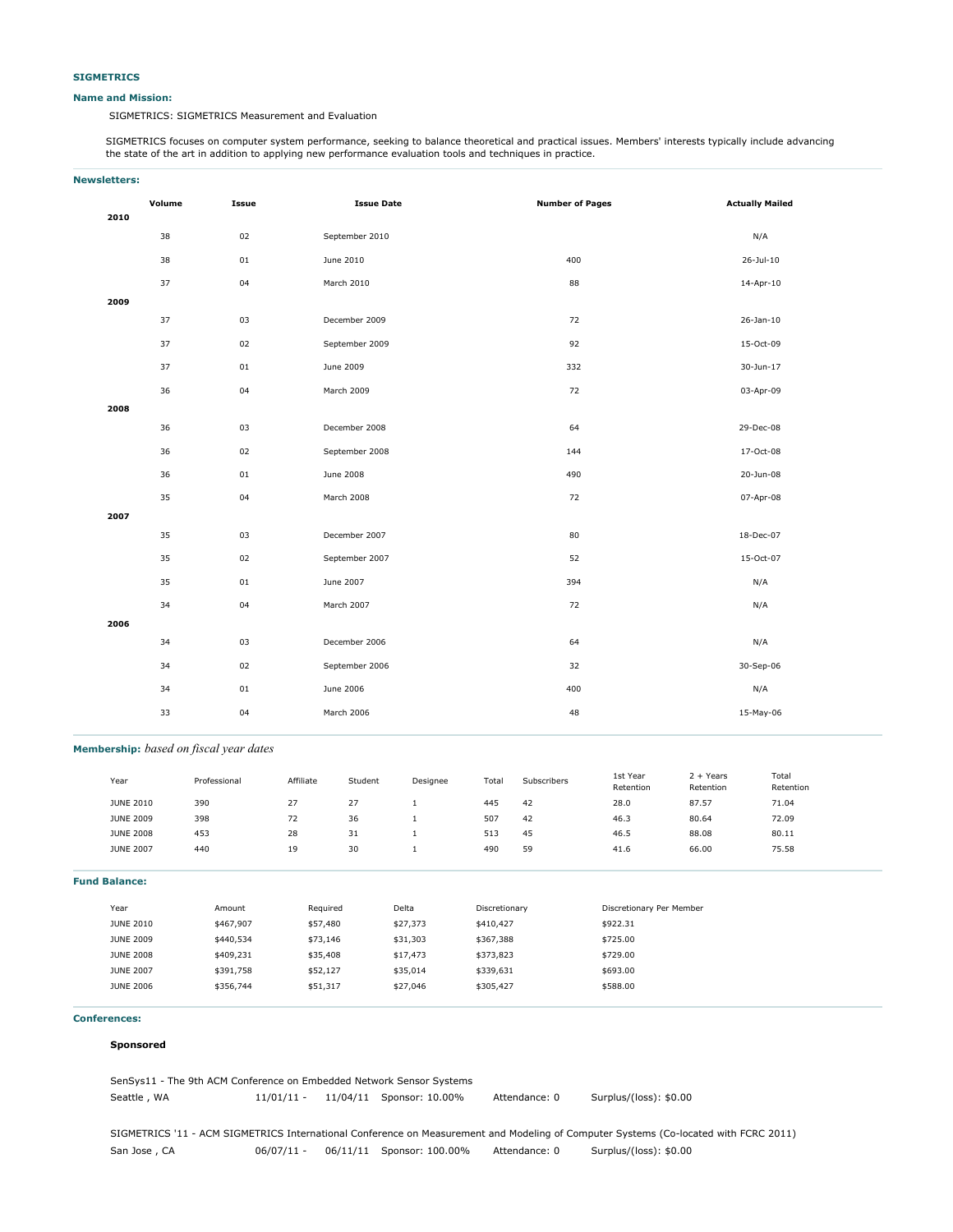| ICPE'11 - Second Joint WOSP/SIPEW International Conference on Performance Engineering                               |                     |          |                           |                 |                                                                                                                                   |                |
|---------------------------------------------------------------------------------------------------------------------|---------------------|----------|---------------------------|-----------------|-----------------------------------------------------------------------------------------------------------------------------------|----------------|
| Karlsruhe, Germany                                                                                                  | $03/14/11 -$        |          | 03/16/11 Sponsor: 50.00%  | Attendance: 0   | Surplus/(loss): \$0.00                                                                                                            |                |
| SenSys10 - The 8th ACM Conference on Embedded Network Sensor Systems                                                |                     |          |                           |                 |                                                                                                                                   |                |
| Zurich, Switzerland                                                                                                 | $11/03/10 -$        |          | 11/05/10 Sponsor: 10.00%  | Attendance: 0   | Surplus/(loss): \$0.00                                                                                                            |                |
| IMC '10 - Internet Measurement Conference                                                                           |                     |          |                           |                 |                                                                                                                                   |                |
| Melbourne, Australia                                                                                                | $11/01/10 -$        | 11/03/10 | Sponsor: 15.00%           | Attendance: 0   | Surplus/(loss): \$0.00                                                                                                            |                |
| SIGMETRICS '10 - ACM SIGMETRICS International Conference on Measurement and Modeling of Computer Systems            |                     |          |                           |                 |                                                                                                                                   |                |
| New York, NY                                                                                                        | $06/14/10 -$        |          | 06/18/10 Sponsor: 100.00% | Attendance: 0   | Surplus/(loss): \$0.00                                                                                                            | Papers: 184/49 |
| WOSP/SIPEW'10 - First Joint WOSP/SIPEW International Conference on Performance Engineering                          |                     |          |                           |                 |                                                                                                                                   |                |
| San Jose, CA                                                                                                        | $01/28/10 -$        |          | 01/30/10 Sponsor: 25.00%  | Attendance: 113 | Surplus/(loss): \$15,539.00                                                                                                       | Papers: 67/16  |
| SenSys09 - The 7th ACM Conference on Embedded Network Sensor Systems                                                |                     |          |                           |                 |                                                                                                                                   |                |
| Berkeley, CA                                                                                                        | 11/04/09 -          |          | 11/06/09 Sponsor: 10.00%  | Attendance: 283 | Surplus/(loss): \$83,164.00                                                                                                       | Papers: 119/21 |
| <b>WUWNet09</b> - International Workshop on UnderWater Networks                                                     |                     |          |                           |                 |                                                                                                                                   |                |
|                                                                                                                     | 11/03/09 -          |          | 11/03/09 Sponsor: 10.00%  |                 |                                                                                                                                   |                |
| BuildSvs '09 - BuildSys '09 - 1st workshop on Embedded Sensing Systems for Energy-Efficiency in Buildings           |                     |          |                           |                 |                                                                                                                                   |                |
|                                                                                                                     | $11/03/09 -$        |          | 11/04/09 Sponsor: 10.00%  |                 |                                                                                                                                   |                |
|                                                                                                                     |                     |          |                           |                 | SIGMETRICS09 - ACM SIGMETRICS/PERFORMANCE Joint International Conference on Measurement and Modeling of Computer Systems          |                |
| Seattle, WA                                                                                                         | $06/15/09 -$        |          | 06/19/09 Sponsor: 100.00% | Attendance: 154 | Surplus/(loss): \$4,495.00                                                                                                        | Papers: 180/27 |
| SenSys08 - The 6th ACM Conference on Embedded Networked Sensor Systems                                              |                     |          |                           |                 |                                                                                                                                   |                |
| Raleigh, NC                                                                                                         | 11/04/08 -          |          | 11/07/08 Sponsor: 10.00%  | Attendance: 208 | Surplus/(loss): \$32,472.00                                                                                                       |                |
| WOSP '08 - Workshop on Software and Performance                                                                     |                     |          |                           |                 |                                                                                                                                   |                |
| Princeton, NJ                                                                                                       | $06/23/08 -$        | 06/26/08 | Sponsor: 50.00%           | Attendance: 49  | Surplus/(loss): \$7,286.00                                                                                                        |                |
| SIGMETRICS08 - ACM SIGMETRICS International Conference on Measurement and Modeling of Computer Systems              |                     |          |                           |                 |                                                                                                                                   |                |
| Annapolis, MD                                                                                                       | $06/02/08 -$        |          | 06/06/08 Sponsor: 100.00% | Attendance: 185 | Surplus/(loss): \$11,537.00                                                                                                       |                |
| SenSys07 - The 5th ACM Conference on Embedded Network Sensor Systems                                                |                     |          |                           |                 |                                                                                                                                   |                |
| Sydney, Australia                                                                                                   | $11/04/07 -$        |          | 11/09/07 Sponsor: 10.00%  | Attendance: 153 | Surplus/(loss): \$27,526.00                                                                                                       |                |
| SenseID'07 - 1st ACM Workshop on Convergence of RFID and Wireless Sensor Networks and their Applications.           |                     |          |                           |                 |                                                                                                                                   |                |
|                                                                                                                     | $11/11/07 -$        |          | 11/11/07 Sponsor: 10.00%  |                 |                                                                                                                                   |                |
| Conference)                                                                                                         |                     |          |                           |                 | SIGMETRICS07 - ACM SIGMETRICS International Conference on Measurement and Modeling of Computer Systems (co-located with FCRC 2007 |                |
| San Diego, CA                                                                                                       | $06/12/07 -$        |          | 06/16/07 Sponsor: 100.00% | Attendance: 146 | Surplus/(loss): \$3,339.00                                                                                                        |                |
| MineNet 2007 - Workshop on Mining Network Data                                                                      |                     |          |                           |                 |                                                                                                                                   |                |
|                                                                                                                     | $06/12/07 -$        |          | 06/12/07 Sponsor: 100.00% |                 |                                                                                                                                   |                |
| WOSP07 - Workshop on Software and Performance                                                                       |                     |          |                           |                 |                                                                                                                                   |                |
| Buenos Aires, Argentina                                                                                             | $02/05/07 -$        | 02/08/07 | Sponsor: 50.00%           | Attendance: 41  | Surplus/(loss): \$6,713.32                                                                                                        |                |
| <b>InCooperation</b>                                                                                                |                     |          |                           |                 |                                                                                                                                   |                |
| 5th International ICST Conference on Performance Evaluation Methodologies and Tools Communications<br>Paris, France | 05/16/11 - 05/20/11 |          |                           |                 |                                                                                                                                   |                |
|                                                                                                                     |                     |          |                           |                 |                                                                                                                                   |                |
| 4th International ICST Conference on Simulation Tools and Techniques<br>Barcelona, Spain                            | 03/22/11 - 03/24/11 |          |                           |                 |                                                                                                                                   |                |
| Quantitative Evaluation of Systems                                                                                  |                     |          |                           |                 |                                                                                                                                   |                |

Williamsburg , VA 09/15/10 - 09/18/10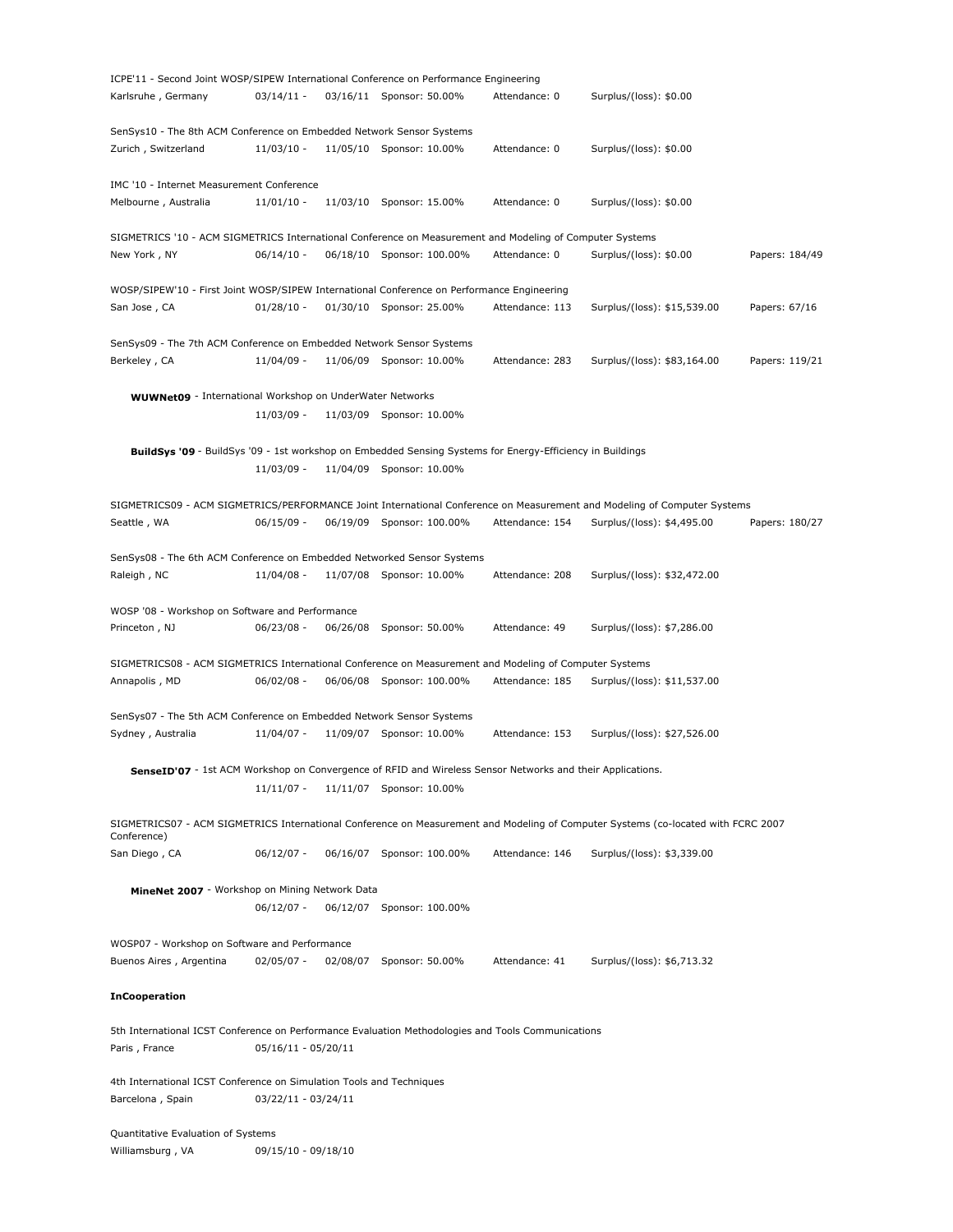|                                 | International Conference on Queueing Theory and Network Applications                                |
|---------------------------------|-----------------------------------------------------------------------------------------------------|
| Beijing, China                  | $07/24/10 - 07/26/10$                                                                               |
|                                 | 3rd International Conference on Simulation Tools and Techniques                                     |
| Malaga, Spain                   | $03/16/10 - 03/18/10$                                                                               |
| Internet Measurement Conference |                                                                                                     |
| Chicago, IL                     | 11/04/09 - 11/06/09                                                                                 |
|                                 | 4th International Conference on Performance Evaluation Methodologies and Tools                      |
| Pisa, Italy                     | 10/20/09 - 10/22/09                                                                                 |
|                                 | International Conference on Queueing Theory and Network Applications                                |
| Fusionopolis, Singapore         | 07/29/09 - 07/31/09                                                                                 |
|                                 | 2nd International Conference on Simulation Tools and Techniques                                     |
| Rome, Italy                     | 03/02/09 - 03/06/09                                                                                 |
| Internet Measurement Conference |                                                                                                     |
| Vouliagmeni, Greece             | 10/20/08 - 10/22/08                                                                                 |
|                                 | 15th International Symposium on Advances in Geographic Information Systems                          |
| Seattle, WA                     | 11/07/07 - 11/09/07                                                                                 |
|                                 | 2007 IEEE Symposium on Modeling, Analysis and Simulation of Computer and Telecommunications Systems |
| Istanbul, Turkey                | 10/24/07 - 10/26/07                                                                                 |
|                                 | Second International Conference on Performance Evaluation Methodologies and Tools & Workshops       |
| Nantes, France                  | 10/22/07 - 10/26/07                                                                                 |
|                                 | Workshop on Experimental Computer Science (co-located with FCRC 2007)                               |
| San Diego, CA                   | 06/13/07 - 06/14/07                                                                                 |
| ers:                            |                                                                                                     |
|                                 |                                                                                                     |

## **Office**

# **SIG Chair**

(01-Jul-09 - 30-Jun-11) Carey L Williamson (Extended)

### **SIG Vice Chair**

(01-Jul-09 - 30-Jun-11) John Chi-Shing Lui (Extended)

## **SIG Conference Approver**

(01-Jul-09 - 30-Jun-11) Carey L Williamson (Appointed)

#### **SIG Secretary/Treasurer**

(01-Jul-09 - 30-Jun-11) Arif Merchant (Extended)

## **SIG Board of Directors**

| (01-Jul-09 - 30-Jun-11)    | Mark S Squillante (Extended)        |
|----------------------------|-------------------------------------|
| (01-Jul-09 - 30-Jun-11)    | Philippe Nain<br>(Extended)         |
| $(01$ -Jul-09 - 30-Jun-11) | Vishal Misra<br>(Extended)          |
| (01-Jul-09 - 30-Jun-11)    | Christoph W Lindemann<br>(Extended) |

### **SIG Newsletter Editor**

(01-Jul-09 - 31-Dec-13) Leana Golubchik (Appointed)

## **SIG Chair**

(01-Jul-07 - 30-Jun-09) Carey L Williamson (Elected) (01-Jul-05 - 30-Jun-07) Albert Greenberg (Elected)

## **SIG Vice Chair**

(01-Jul-07 - 30-Jun-09) John Chi-Shing Lui (Elected) (01-Jul-05 - 30-Jun-07) Philip Heidelberger (Elected)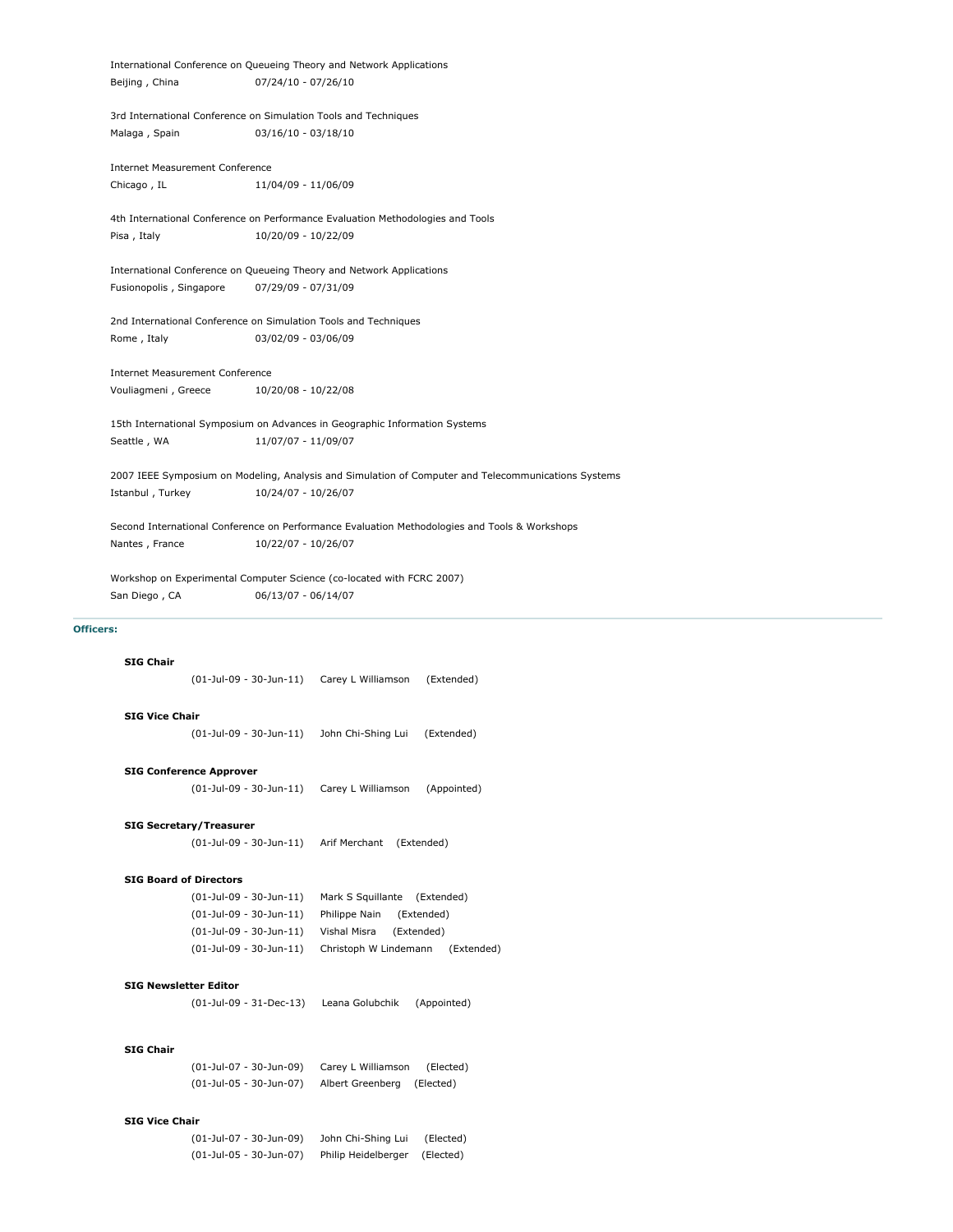## **SIG Conference Approver**

(01-Jul-07 - 30-Jun-09) Carey L Williamson (Elected)

## **SIG Secretary/Treasurer**

| (01-Jul-07 - 30-Jun-09) | Arif Merchant (Elected) |           |
|-------------------------|-------------------------|-----------|
| (01-Jul-05 - 30-Jun-07) | Mor Harchol-Balter      | (Elected) |

## **SIG Board of Directors**

| (01-Jul-07 - 30-Jun-09) | Philippe Nain (Elected)            |
|-------------------------|------------------------------------|
| (01-Jul-07 - 30-Jun-09) | Christoph W Lindemann<br>(Elected) |
| (01-Jul-07 - 30-Jun-09) | Vishal Misra (Elected)             |
| (01-Jul-07 - 30-Jun-09) | Mark S Squillante (Elected)        |

#### **Board of Directors**

| (01-Jul-05 - 30-Jun-07) | John Chi-Shing Lui | (Elected) |
|-------------------------|--------------------|-----------|
| (01-Jul-05 - 30-Jun-07) | Mr. Robert F Berry | (Elected) |
| (01-Jul-05 - 30-Jun-07) | Leana Golubchik    | (Elected) |
| (01-Jul-05 - 30-Jun-07) | William H Sanders  | (Elected) |

## **NS Information Director**

(01-Jul-04 - 31-Dec-05) Dr. William Chia-Wei Cheng (Extended)

#### **Awards:**

| Award                                                | <b>Description</b>                                                                                                                                                                                                                        |
|------------------------------------------------------|-------------------------------------------------------------------------------------------------------------------------------------------------------------------------------------------------------------------------------------------|
| Achievement Award                                    | For long-lasting influential contributions to the theory and/or practice of computer/communication system<br>performance evaluation. Includes a plaque, a \$2000 award, and travel to the SIGMETRICS conference.                          |
| Rising Star Researcher Award                         | Recognizes a rising star in the community who demonstrates outstanding potential in research in the field of<br>computer and communication performance. Annual, includes a plaque and travel honorarium for the<br>SIGMETRICS conference. |
| SIGMETRICS Test of Time Paper Award                  | recognizes a paper published 10 to 12 years in the past in ACM SIGMETRICS conference proceedings based<br>on the criterion of identifying the paper that has had the most impact. Includes a plaque and \$1000<br>honorarium.             |
| Kenneth C. Sevcik Outstanding Student<br>Paper Award | Awarded to an outstanding paper presented at the annual SIGMETRICS conference.                                                                                                                                                            |

#### **Viability:**

**Viability Report Date Result**

| October 30, 2006  | Found viable                                        |
|-------------------|-----------------------------------------------------|
| February 01, 2006 | Postponed to August 2006                            |
| February 23, 2002 | Found viable                                        |
| August 07, 2001   | Requested postponement to 2/02; approved by SGB EC. |
| August 01, 1997   | Found Viable.                                       |
| October 01, 1995  | Found Viable                                        |
| November 01, 1991 | Found Viable                                        |
|                   |                                                     |

#### **Annual Report Submission:**

| Year    | Response | Note |
|---------|----------|------|
| FY 2001 | No       |      |
| FY 2002 | No       |      |
| FY 2003 | Yes      |      |
| FY 2004 | Yes      |      |
| FY 2005 | Yes      |      |
| FY 2006 | Yes      |      |
| FY 2007 | Yes      |      |
| FY 2008 | Yes      |      |
| FY 2009 | Yes      |      |
| FY 2010 | Yes      |      |
|         |          |      |